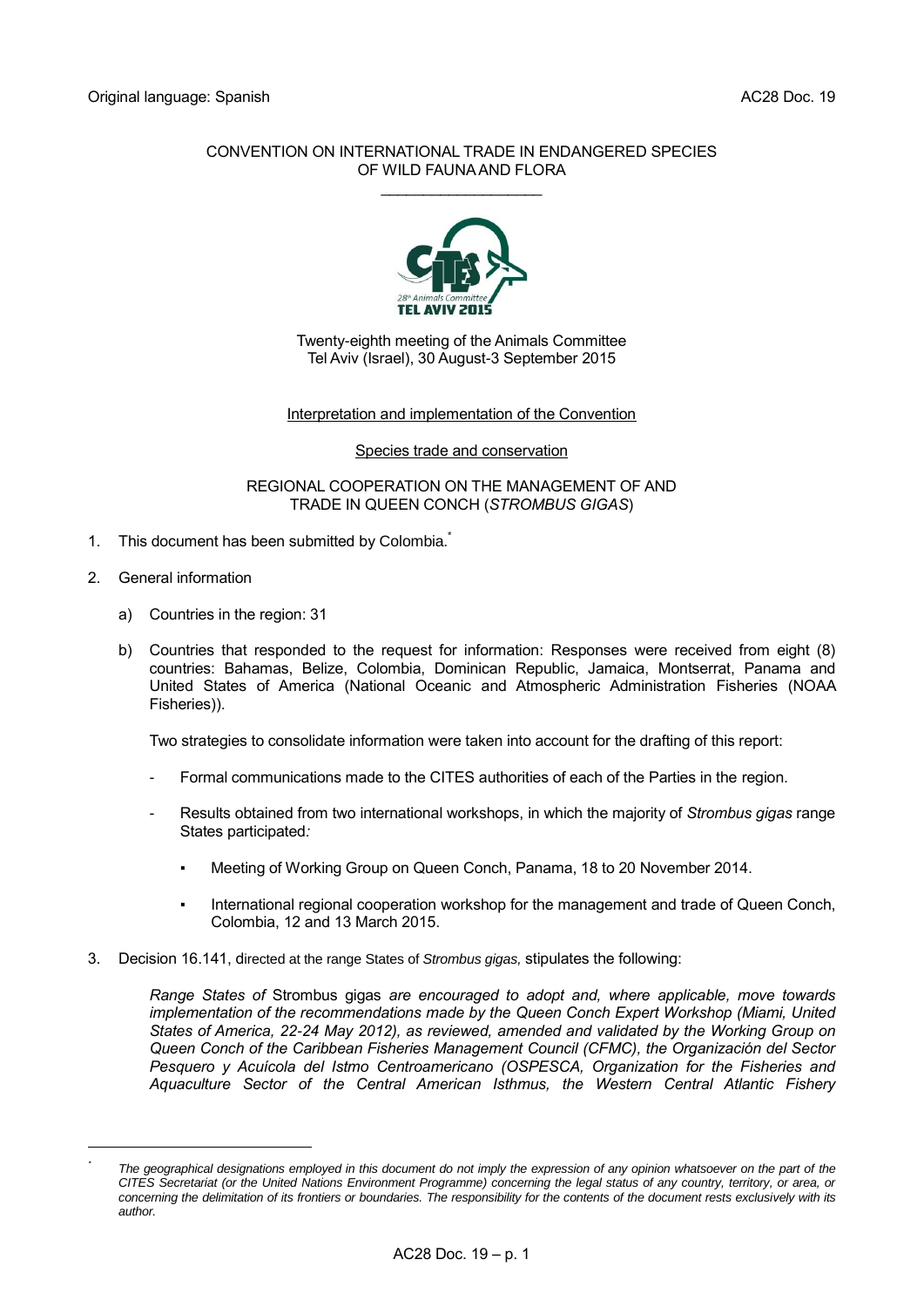*Commission (WECAFC) and the Caribbean Regional Fisheries Mechanism (CRFM), and expressed in the Declaration of Panama City (25 October 2012).*

Of the most important issues reported by the countries, the following should be highlighted:

# **UNITED STATES OF AMERICA**

NOAA Fisheries and the National Marine Fisheries Service (NMFS) are the authorities that regulate and administer everything related to the Queen Conch. Following the adoption of the recommendations of the workshop of experts held in Miami, the following advances have been made, which can be consulted at the links below:

## [http://sero.nmfs.noaa.gov/sustainable\\_fisheries/caribbean/conch/index.html](http://sero.nmfs.noaa.gov/sustainable_fisheries/caribbean/conch/index.html)

Within the United States Government, the National Marine Fisheries Service carries out population surveys and research to improve scientific and trade knowledge about the Queen Conch:

[http://sero.nmfs.noaa.gov/sustainable\\_fisheries/caribbean/fish\\_indep\\_wkshp/surveys/qc\\_survey/index.html](http://sero.nmfs.noaa.gov/sustainable_fisheries/caribbean/fish_indep_wkshp/surveys/qc_survey/index.html)

[http://www.galvestonlab.sefsc.noaa.gov/research/fishery\\_ecology/currentresearch/QueenConch/index.html](http://www.galvestonlab.sefsc.noaa.gov/research/fishery_ecology/currentresearch/QueenConch/index.html)

Management measures are developed based on the results of surveys and research. The National Marine Fisheries Service provides information to the public about the biology and management of the Queen Conch.

<http://www.nmfs.noaa.gov/pr/species/invertebrates/queenconch.htm>

## **PANAMA**

From 18 to 20 November 2014, in Panama City, the second meeting of the Queen Conch Working Group was held, with the participation of approximately 50 experts and national authorities for the Convention on International Trade in Endangered Species of Wild Fauna and Flora (CITES) representing 23 governments and international and national organizations, within the framework of the CFMC/OSPESCA/COPACO/CRFM Working Group. The meeting enabled the establishment of new regional measures for the conservation and management of the Queen Conch.

In addition, the Working Group reviewed the draft Queen Conch management and conservation plan, which contains 26 possible measures, and determined which measures would best contribute to the sustainability of the population and the subsistence of persons involved in the fishing of the Queen Conch.

Some of the measures recommended and adopted by the Working Group are as follows:

- A complete regional ban between the months of June and September.
- Restrictions on the possession of Queen Conch during the ban.
- Improvement of catch and effort monitoring programmes.
- Limiting the minimum shell size.
- Granting of licences to fisherman, processors and exporters.
- Adoption of a regulation for independent diving and promotion of the use of free diving.
- Prohibition of the use of destructive fishing methods.
- Organization of surveillance patrols.
- Use of satellite monitoring systems.
- Development of education and awareness-raising programmes for different users.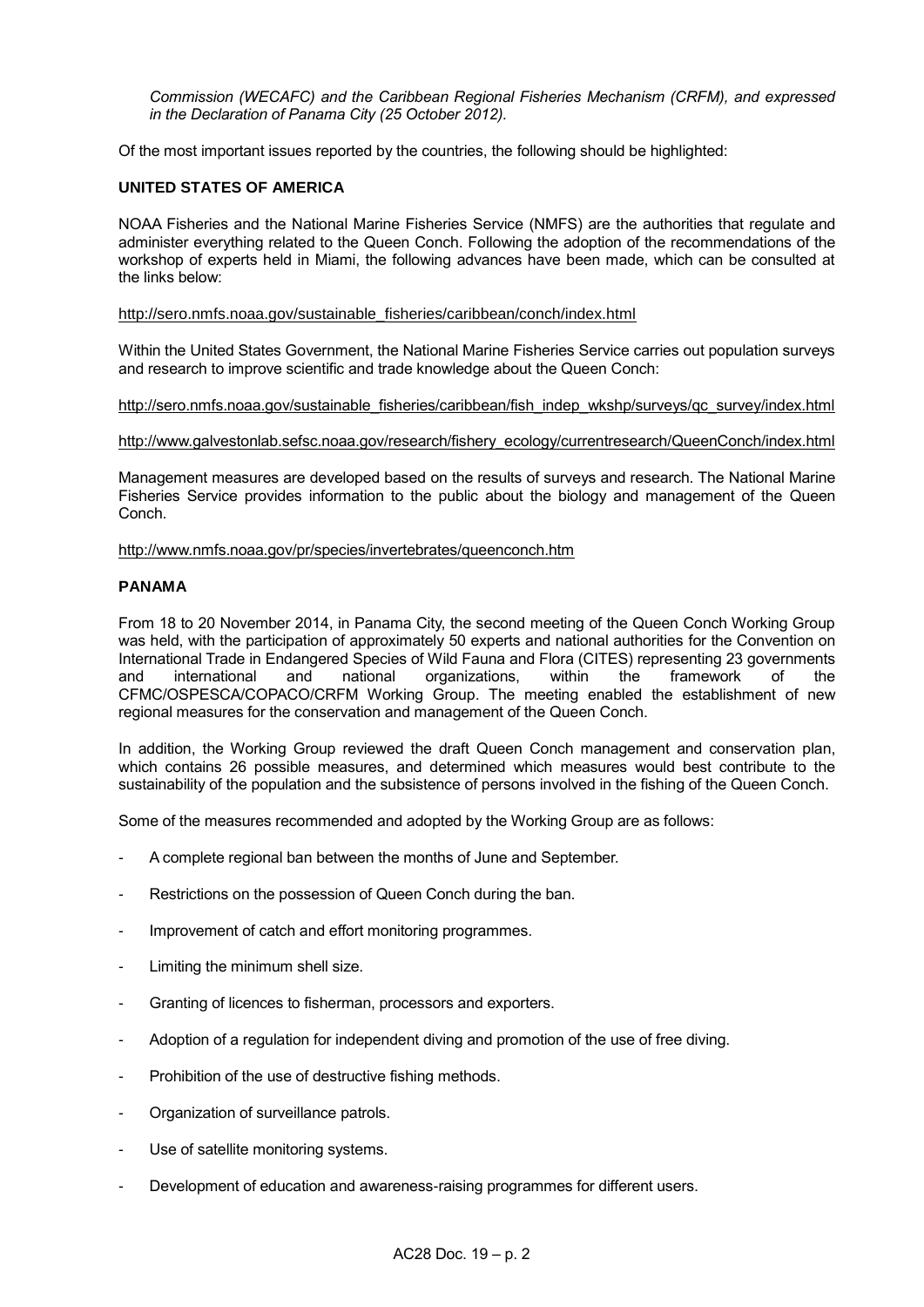- Adoption of mechanisms and protocols at the subregional level to assess the Queen Conch.
- Identification and protection of breeding and growing areas.
- Limiting catching through areas established by national governments, and management and conservation plans at the national level.
- Definition of value chains.
- Development and implementation of a digital system for the entering of catch and effort data.
- Progressively incorporate co-management strategies.

In order to fulfil the abovementioned commitments, including those from the workshop of experts held in Miami, in January 2015, Panama published a report entitled "Technical report underpinning the extension of the biological rest period for Cambombia (*Strombus spp)* in the Republic of Panama", which enabled the subsequent publication of resolution ADM/ARAP No. 17 of 22 May 2015, which establishes a closure period for Conches (*Strombus spp)*.

# **DOMINICAN REPUBLIC**

Population density studies are being carried out in areas in Monte Cristi province, and in Pedernales province in the Jaragua National Park. This is in addition to ontogenetic studies on *Strombus gigas.*

# **BELIZE**

Adjustments are required to recommendation one (1) related to the biomass margin of 8 % as a precautionary measure for a sustainable yield; this is justified by the need for better conservation and by scientific data. The estimated biomass and the derived yield should be based on calculations carried out in the area being sampled and not on extrapolated data. In addition, consideration should be given to making exploitation of the resource below the density reference point, which is estimated at 100 adult individuals per hectare, given that conch fishing is carried out in shallow waters in which adult specimens are not found at these densities. Therefore, the country has developed and implemented regulations and a management plan that includes adaptive management and fisheries control and provides fast actions in various scenarios.

# **COLOMBIA**

- I. The Ministry of Environment and Sustainable Development (MADS), through the Department of Marine, Coastal, and Aquatic Resource Issues (DAMCRA), is working on amending the Action Plan for the Management of Queen Conch (*Strombus gigas)* Ecosystems in the Colombian Caribbean.
- II. To contribute to achieving the goals and commitments established at previous international meetings (including the workshop of experts in Miami), Colombia organized the International Regional Cooperation Workshop for the Management and Trade of Queen Conch (*Strombus gigas),* which was held in San Andrés island on 12 and 13 March 2015 and was attended by representatives of the following countries: Bahamas, Belize, Colombia, Cuba, Dominican Republic, Mexico, Nicaragua and United States of America. Representatives of the CITES Secretariat, the Food and Agriculture Organization of the United Nations, the Caribbean Fishery Management Council and NOAA Fisheries also attended.

The main objective of this meeting was to assess and define a regional work plan that incorporates relevant strategies to put in to practice the recommendations, with an emphasis on the non-detriment findings and conversion factors laid out in the Panama Declaration and the relevant COP16 decision, focusing on the following specific objectives:

Identify the most appropriate practices for the development of non-detriment findings for Queen Conch that support international trade, combining issues of monitoring and illegal, unregulated and unreported fishing.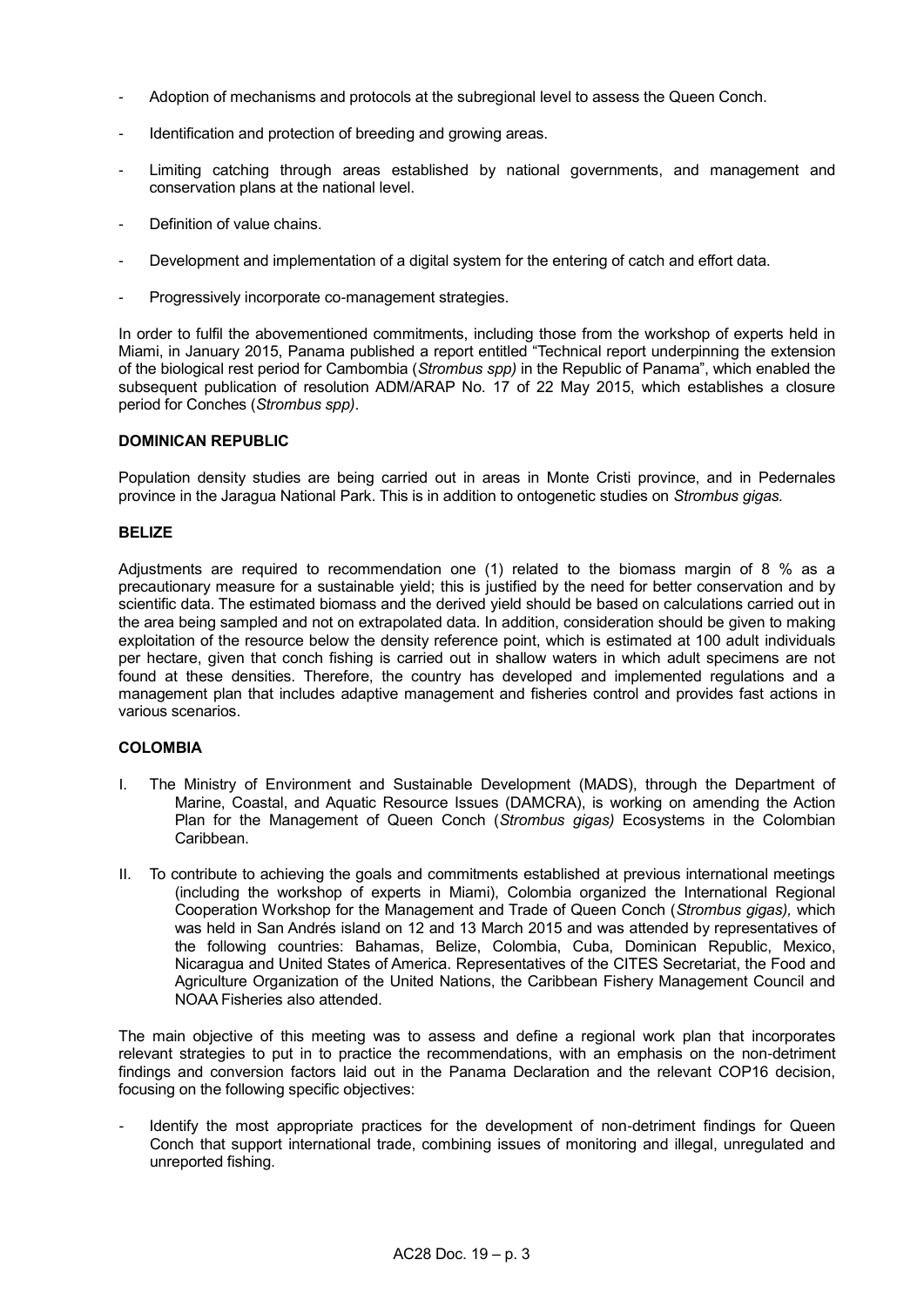- Develop a proposal for conversion factors at the different levels of transformation of the Queen Conch, which will enable the standardization of data and instruments for the presentation of reports on catches and trade in meat and other products.
- Definition of the Regional Management Plan for Queen Conch to guarantee conservation and traceability in international trade of this species.
- III. Currently, a research project is ongoing that is focusing on assessing the distribution and abundance of the Queen Conch in the San Andrés, Providencia y Santa Catalina archipelago, enabling the collection of inputs that will make it possible to corroborate whether the closure of fishing has had an effect on the population of this species in different parts of the archipelago.

# **REGIONAL CONCLUSIONS**

In accordance with the Regional Management Plan for Queen Conch and thanks to the results obtained during the last two international workshops (Panama and Colombia), the measures adopted revolve around the implementation of catch and effort monitoring programmes, and improving data collection through training mechanisms involving artisanal fishermen, taking into consideration:

- The overall characterization of conch fishing.
- Socioeconomic variables related to artisanal fishing activities.
- The multispecificity of artisanal fisheries.
- Modernization of data collection methods and standardization of collected data.
- Strengthening of fisheries authorities.
- Incentives for fishermen to become information collectors.
- The successful experiences, activities and programmes carried out in other countries.
- The synchronized ban between 1 June and 30 September.
- The ban should be applied with other control and surveillance measures and the legislative instruments that regulate them.
- 4. Decision 16.142 directed at the range States of *Strombus gigas* stipulates the following:

*Range States are encouraged to participate in the development of national, subregional and regional plans for the management and conservation of* S. gigas *and to share information and collaborate on:*

- *a) best practices and guidance for the making of non-detriment findings for trade in* S. gigas *in compliance with Article IV of the Convention.*
- *b) relevant national, subregional and regional legislation; and*
- *c) enforcement issues, including illegal, unregulated and unreported fishing (IUU).*

Of the most important issues reported by the countries, the following should be highlighted:

## **UNITED STATES OF AMERICA**

The most appropriate practices related to making non-detriment findings for trade in *S. Gigas*, include the following:

- Biological and information management characteristics that demonstrate that the activity proposed represent sustainable use.
- The catching of animals from nature is part of a management plan for sustainable use that is based in "biological" theory and is designed to prevent overharvesting of the species.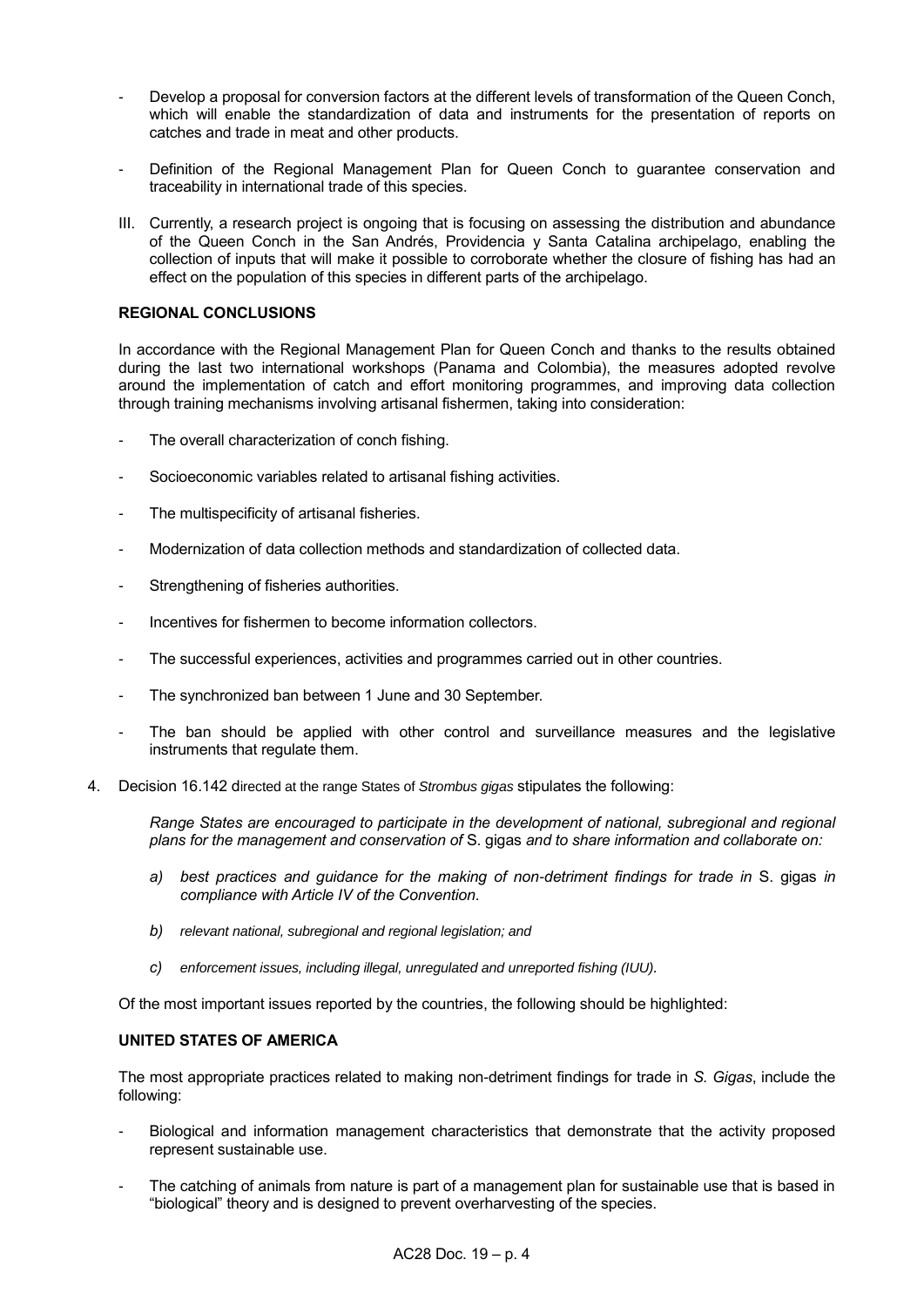- If no management plan for sustainable use has been developed, both national and international factors are chosen for the catching of wild animals and thus overharvesting of the species is prevented. In addition to taking into account the following criteria:
- Whether the proposed activity, including methods used to acquire the specimen, will cause a net damage to the status of the species in the wild.
- Whether the proposed activity will cause long-term reductions that could call into question the viability of the affected population.
- Whether the proposed activity would provide a significant habitat or loss or restriction of range.
- Whether the planned export of an Appendix II species would cause significant risk to the species that would qualify it for inclusion in Appendix I.

For more information consult the following link: [http://www.ecfr.gov/cgi-bin/text-dx?tpl=/ecfrbrowse/Title50/50cfr23\\_main\\_02.tpl](http://www.ecfr.gov/cgi-bin/text-dx?tpl=/ecfrbrowse/Title50/50cfr23_main_02.tpl)

Similarly, the Government of the United States of America, in conjunction with the police authorities, is working in cooperation with a number of federal, state and territorial governments to guarantee that legislation is applied to manage and protect the conch and to prosecute offenders.

- Sanctions have been applied for illegal harvesting, smuggling and false labelling of conches from Caribbean waters (Bahamas, Colombia, Haiti) and subsequent importation to the United States of America.
- Cooperation and exchange of information with labour unions in the United States of America and other countries is invaluable in the fight against illegal trade.

The latest press releases from the United States Department of Justice describe monitoring activities.

### **JAMAICA**

The following are seen as the most appropriate practices developed by the country: the development of practices such as aquaculture and management of marine products and subproducts (inspections and export licences) (change of name and amendment); laws and regulations to manage phyto-sanitary conditions; and sanitary and phyto-sanitary measures to prescribe products or grant veterinary health certificates.

Industrial fishing of conches is regulated by three regulatory legislative instruments:

- the Act of 1975 on the fishing industry and regulations.
- Act of 2013 and regulations on domestic aquaculture and marine products and subproducts (inspection, granting of licences and export) (change of name and amendment); and
- Act of 2000 and regulations on species in danger of extinction (protection, conservation and regulation of trade).

The Act and regulations on the fishing industry provide the legal basis for management programmes; a licencing system and register for fisherman and boats; use of independent surveys on species abundance and capture and effort data to determine an total annual national catch quota and to establish closure seasons for the Queen Conch.

Jamaica, through its Department of Fisheries and Aquaculture, and the support of the African, Caribbean and Pacific Group of States has financed the development of programmes such as (the strengthening of fisheries management), which contains mechanisms to combat illegal, unreported and unregulated fishing. In addition, a global positioning system is used to monitor industrial fishing boats.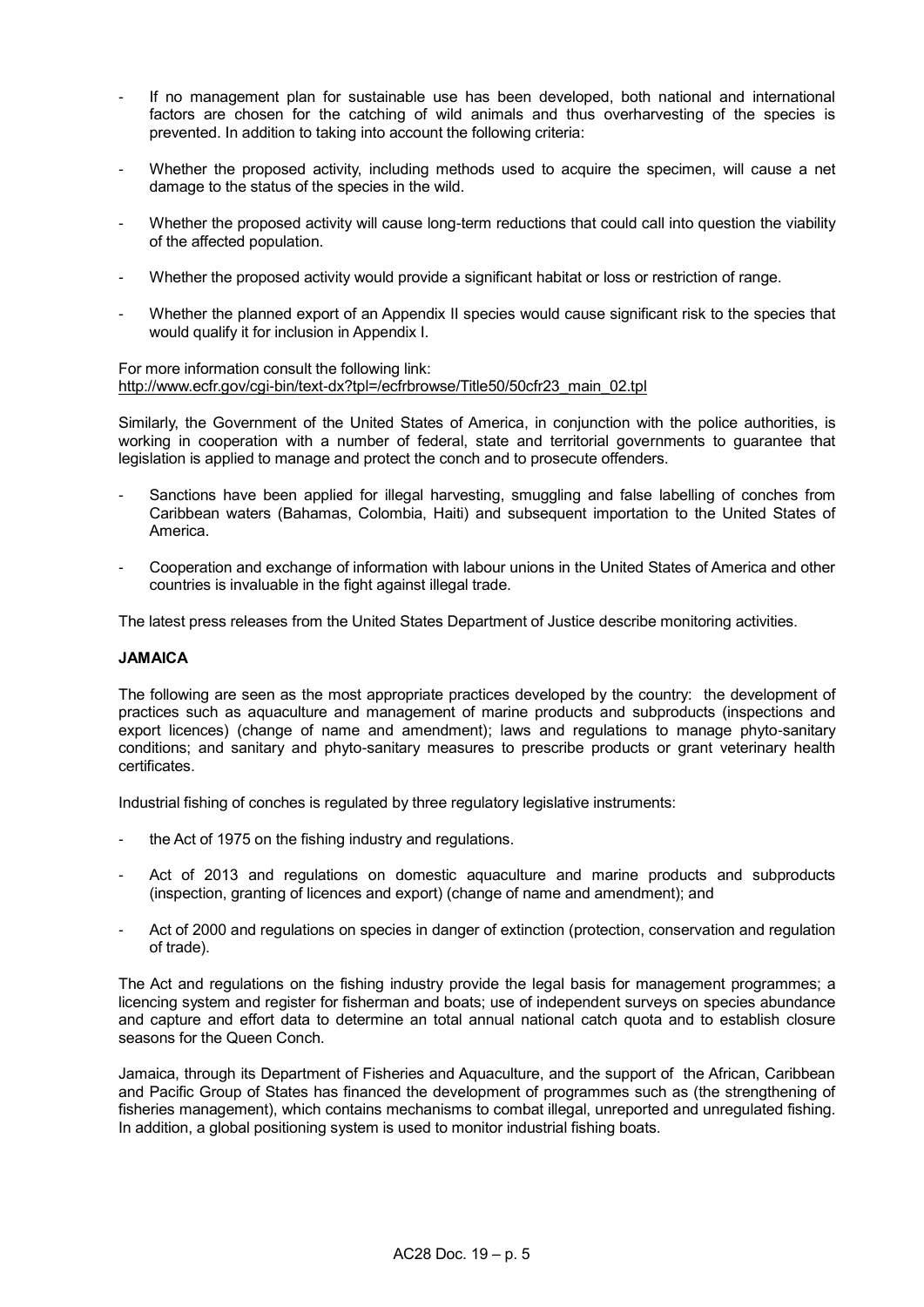# **DOMINICAN REPUBLIC**

Application of a seasonal ban through Decree (499-09), which covers the period from 1 July to 31 October and establishes a minimum size for catching of lambi/*Strombus gigas* of 180 mm along the length of the shell. In addition, the Dominican Republic has recommended the development of a seasonal and regional ban for member countries of the Central American Integration System/the Central America Fisheries and Aquaculture Organization.

The most suitable practices and guidance for the making of non-detriment findings for the trade of S. gigas in accordance with Article IV of the Convention are: following the guidelines contained in the proposal for standard non-detriment findings for the Queen Conch *Strombus gigas* submitted by the Caribbean Fishery Management Council, the Western Central Atlantic Fishery Commission, the Caribbean Regional Fisheries Mechanism and CITES; general law 64/6400 on the environment and natural resources; the applicable regulations of law 307-04 on the method of extraction for the Queen Conch and Decree 1288/2004 on the national application of CITES in the Dominican Republic. However, it is important to highlight that since 29 September 2003, the Ministry of Environment, as the CITES Management Authority, has not authorized export following the moratorium imposed by this Convention.

Relevant national, regional and subregional legislation is in place, together with a seasonal ban through Decree 499-09 of 2009, the Law of Fishing and Aquaculture (307-04) and Law 64/6400.

Monitoring issues, including illegal, unreported and unregulated fishing: there are reports of illegal fishing by Dominican and Central American fisherman in the territorial waters of the Bahamas and the Turks and Caicos Islands.

# **BELIZE**

The country supports the development and implementation of regional and subregional management plans for the species. In the development of the national management plan, best practices and guidelines have been adopted to help perform non-detriment findings for trade. The national regulations on the fishing of conches comply with national fishing quotas and catch limits based on the results of monitoring and taking into account the FAO precautionary principles. Fishing regulations have been continued with the support of collaborators such as conservation groups. Activities such as illegal, unreported and unregulated fishing are being controlled but additional resources are needed to continue fighting these activities.

## **COLOMBIA**

Colombia is currently working on the review and amendment of the Queen Conch Action Plan. Likewise, in the Seaflower Biosphere Reserve, there is a recovery and conservation project underway for this species, through which in recent years studies of larval dispersion have been carried out, together with pilot projects for repopulation through translocation (more than 7000 conches translocated) from one area to another in the archipelago, environmental education programmes using a conch curriculum and practical awarenessraising days with the community (development of special campaigns), and distribution and abundance studies (Database 2003-2013), the results of which are used to determine measures to regulate fishing (catch and trade quotas and closures of fisheries).

As a result of studies carried out in the Seaflower Biosphere Reserve, a proposal is annually submitted to the Fisheries Executive Committee for a catch quota and the regulation of trade of the Queen Conch in the archipelago. In 2014 (for implementation in 2015), through Resolution 438 of 13 November 2014, the Fisheries Executive Committee established an overall quota for the exploitation of 16 tonnes of clean meat, for catches by artisanal fishermen and only in the Banco de Serrana area.

In addition, it its developing a draft bill for the control of illegal, unreported and unregulated fishing and monitoring and fisheries observer programmes are being implemented for fishing activities.

## **REGIONAL CONCLUSIONS**

According to the proposal in the Regional Management Plan for Queen Conch (workshops in Panama and Colombia), range States should present and integrate sustainability criteria within their national, regional and subregional management and conservation plans in order to ensure both environmentally and economically favourable fishing, involving fishermen and other key actors in their development. In addition,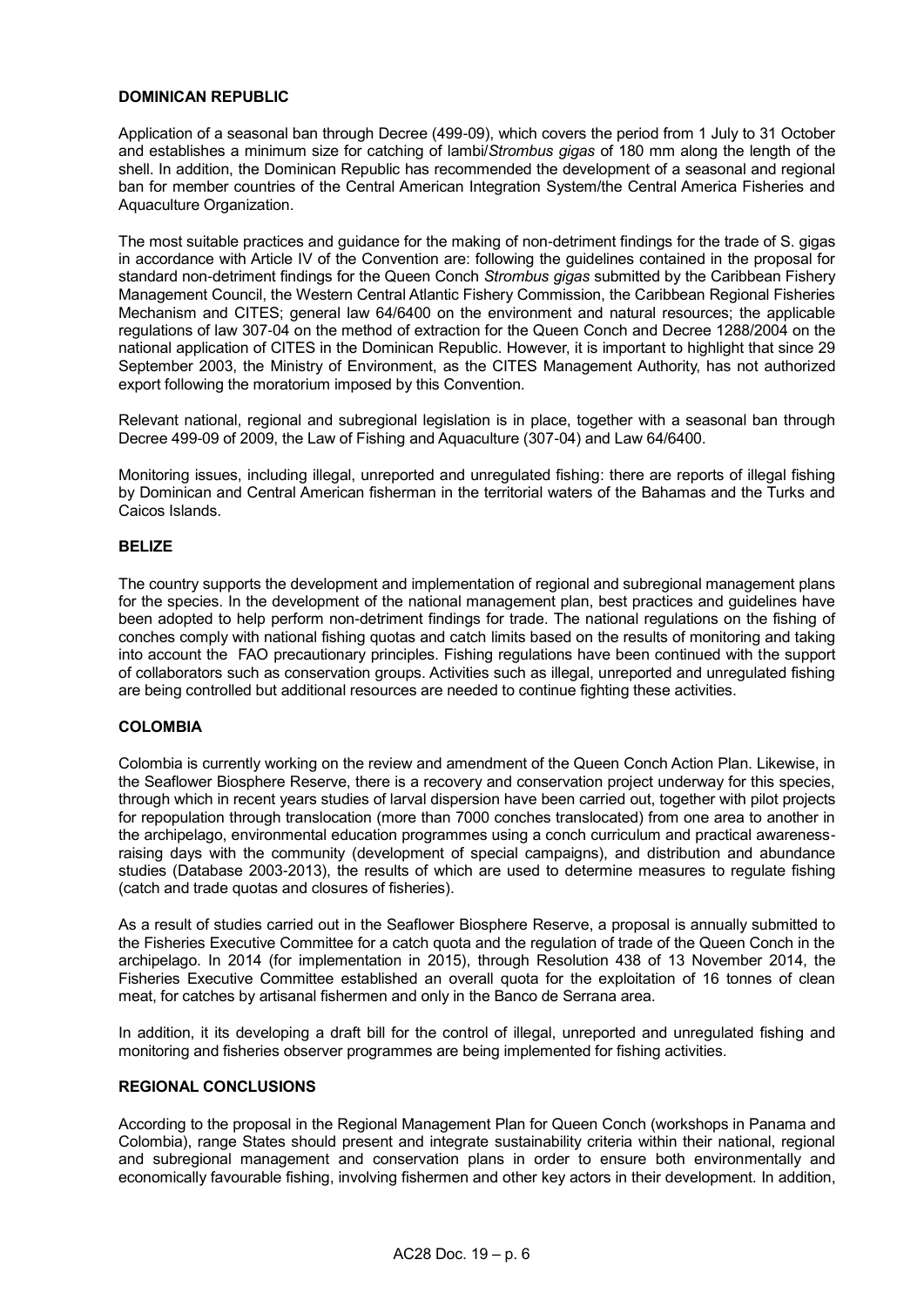consideration should be given to having licences for artisanal fishing with responsibilities, in accordance with the Regional Plan, including submitting catch reports.

Moreover, with regard to monitoring-related measures, steps should be taken to: increase the frequency of free-diving and adopt strict regulations for independent diving techniques; to use the VMS system for boats longer than 10 m; and to carry out organized patrols..

- 5. Decision 16.143, directed at the range States of *Strombus gigas,* stipulates the following:
	- *a) in coordination with the Working Group on Queen Conch mentioned in Decision 16.141, develop conversion factors at different levels of processing of* S. gigas *for standardization of data and reporting instruments on the catch and trade in meat and other products;.*
	- *b) adopt these conversion factors by the end of 2015 and report them to all range States of* S. gigas*, FAO and the CITES Secretariat; and*
	- *c) by the end of 2016, apply the agreed conversion factors in their* S. gigas *fishery management and national, regional and international reporting, and include the degree of processing of* S. gigas *products in the description field of the export permit.*

Of the most important issues reported by the countries, the following should be highlighted:

The first meeting of the CFMC/OSPESCA/COPACO/CRFM Working Group on Queen Conch (Panama City, Panama, October 2012), the sixteenth meeting of the Conference of the Parties to the Convention (Bangkok, Thailand, March 2013) and the 15th session of the Western Central Atlantic Fishery Commission (Port of Spain, Trinidad and Tobago, March 2014) all highlighted the need for harmonized terminology and conversion factors for the Queen Conch (*Strombus gigas).* In particular, the session of the Western Central Atlantic Fishery Commission approved a recommendation, which stated that: "Members of Western Central Atlantic Fishery Commission work towards determining and adopting national conversion factors based on regionally agreed processing grades and terminologies before the end of 2015 and communicate the adoption formally to the FAO and CITES Secretariats."

The results of field studies reported in the FAO Fisheries and Aquaculture Circular No. 1042 regarding new field studies carried out in 2014, and the data available from different countries that have already been published, suggest regional conversion factors for different processing grades for the entire Western-Central Atlantic (FAO Fishing Area 31):

| <b>Processing grade</b> | <b>Conversion factor</b> |
|-------------------------|--------------------------|
| <b>Dirty</b>            | 5.3                      |
| 50% clean               | 7.9                      |
| 100% clean              | 13.2                     |

# **UNITED STATES OF AMERICA**

The United States of America does not permit the export of conch, therefore conversion factors do not apply.

# **JAMAICA**

Jamaica reports that the fishing industry defines conversion factors for a number of levels of processed conch meat. The conversion factors for 50 %, 65 %, 85 % and 100 % clean meat are 1.000, 1.1130, 1.281 and 1.4286, respectively. The Department of Fisheries and Aquaculture is currently participating in a programme to refine the existing conversion factors. In addition, the conversion factors for new processing grades, added value products and claws are being developed.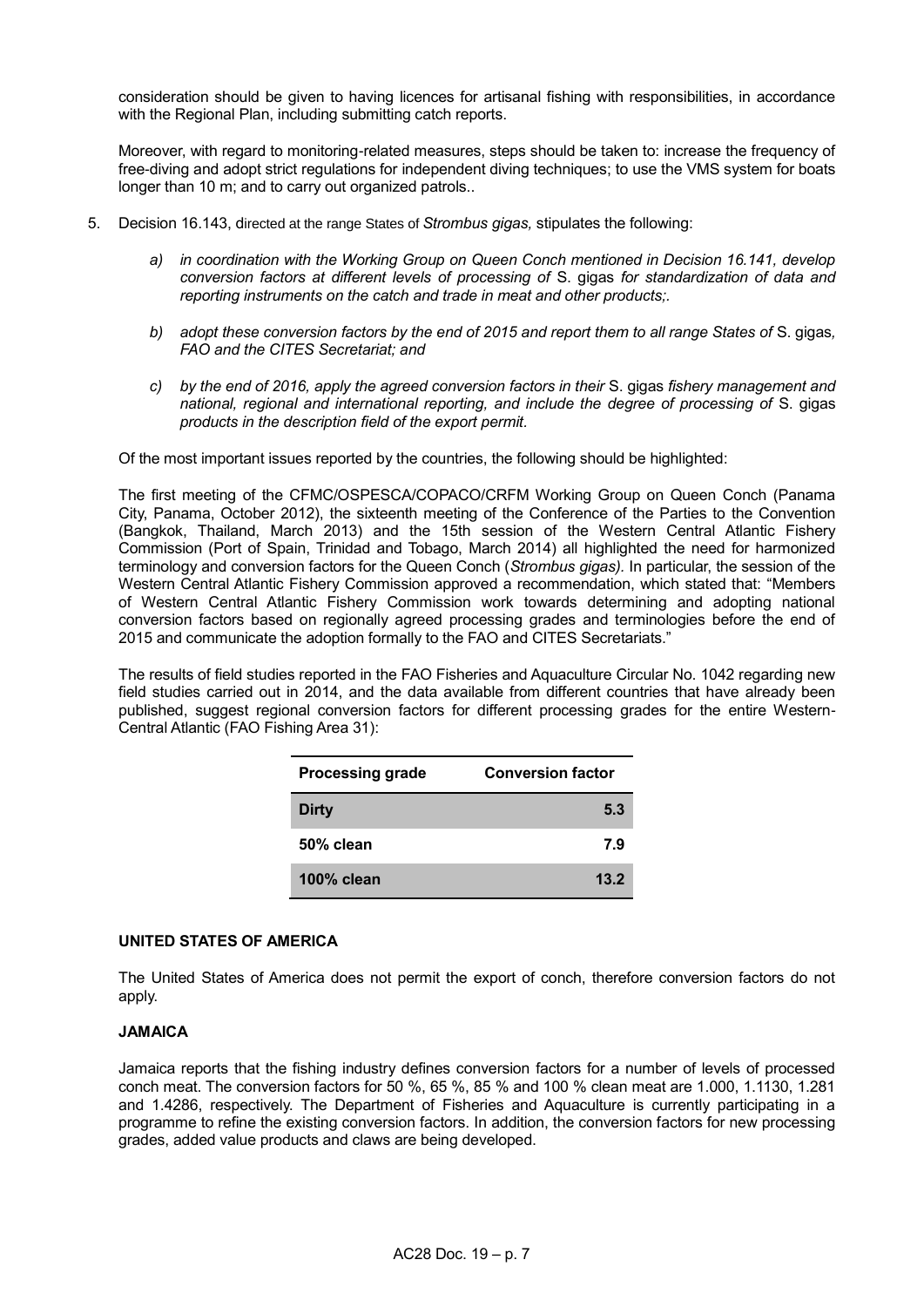# **DOMINICAN REPUBLIC**

Currently, the country is not working directly on conversion factors because of the moratorium on exports of this resource. However, it has applicable model conversion factors.

### **BELIZE**

Conversion factors have been developed to establish the relationship between the weight of processed and unprocessed meat, as required for the FAO catch reports. Belize will report its conversion factor for all processing grades for conch meat in all CITES certificates from 2016, as agreed at the sixteenth meeting of the Conference of the Parties to the Convention.

### **COLOMBIA**

The conversion factor in Colombia is on average 7.5.

## **REGIONAL CONCLUSIONS**

According to the proposal in the Regional Management Plan for Queen Conch (workshops in Panama and Colombia), it was concluded that the proposed regional factors are the minimum to standardize information on the regional production of the species. It is recognized that due to the spatial variability and the characteristics of the species, it is important that countries consider it a priority to have their own conversion factors. When determining conversion factors, it is important to consider other key factors for the management and the sustainability of the resource, such as the weight of the animal without the shell or the number of individuals. FAO has a protocol for expressing the so-called nominal weight in production, that is to say the weight of the entire shell, but a complementary protocol is also needed to specify how to determine the other two factors proposed. Colombia, Dominican Republic and Panama have expressed interest in working together on this protocol.

6. Decision 16.144, directed at the range States of *Strombus gigas,* stipulates the following:

*Range States of* S. gigas *should collaborate in exploring ways to enhance the traceability of specimens in international trade, including, but not limited to, catch certificates, labelling systems and the application of genetic techniques.*

The most relevant issues that were reported are:

## **UNITED STATES OF AMERICA**

The United States Fish and Wildlife Service has a forensic laboratory service [\(www.fws.gov/lab/\)](http://www.fws.gov/lab/), which has the capacity to identify Queen Conch meat.

# **JAMAICA**

Through alliances with the Department of Life Sciences and the Biotechnology Centre of the Faculty of Science and Technology of the University of the West Indies (Mona) and the Smithsonian Marine Station at Fort Pierce, Florida, United States of America, two Jamaicans have been trained in the application of genetic techniques for the study of conch populations. The overall objective of the project is to genetically characterize the Queen Conch (*Strombus gigas)*, in order to compare populations in the region. The characterization of the species in fishing grounds is carried out by analysing the 16S rRNA gene, which provides the penetration into the population structure and the connectivity of the conch population in Jamaica and the Caribbean. The experience in this area could be used entirely to manage illegal, unreported and unregulated fishing by foreigners (illegal poaching).

#### **DOMINICAN REPUBLIC**

The Dominican Republic is not undertaking international trade. The body that manages fisheries in the Dominican Republic is the Dominican Fisheries and Aquaculture Council (CODOPESCA), which also carries out control, monitoring and surveillance activities through its staff of experts and inspectors, who are responsible for completing the landing registers in the different fishing areas for the Queen Conch (also called lambi)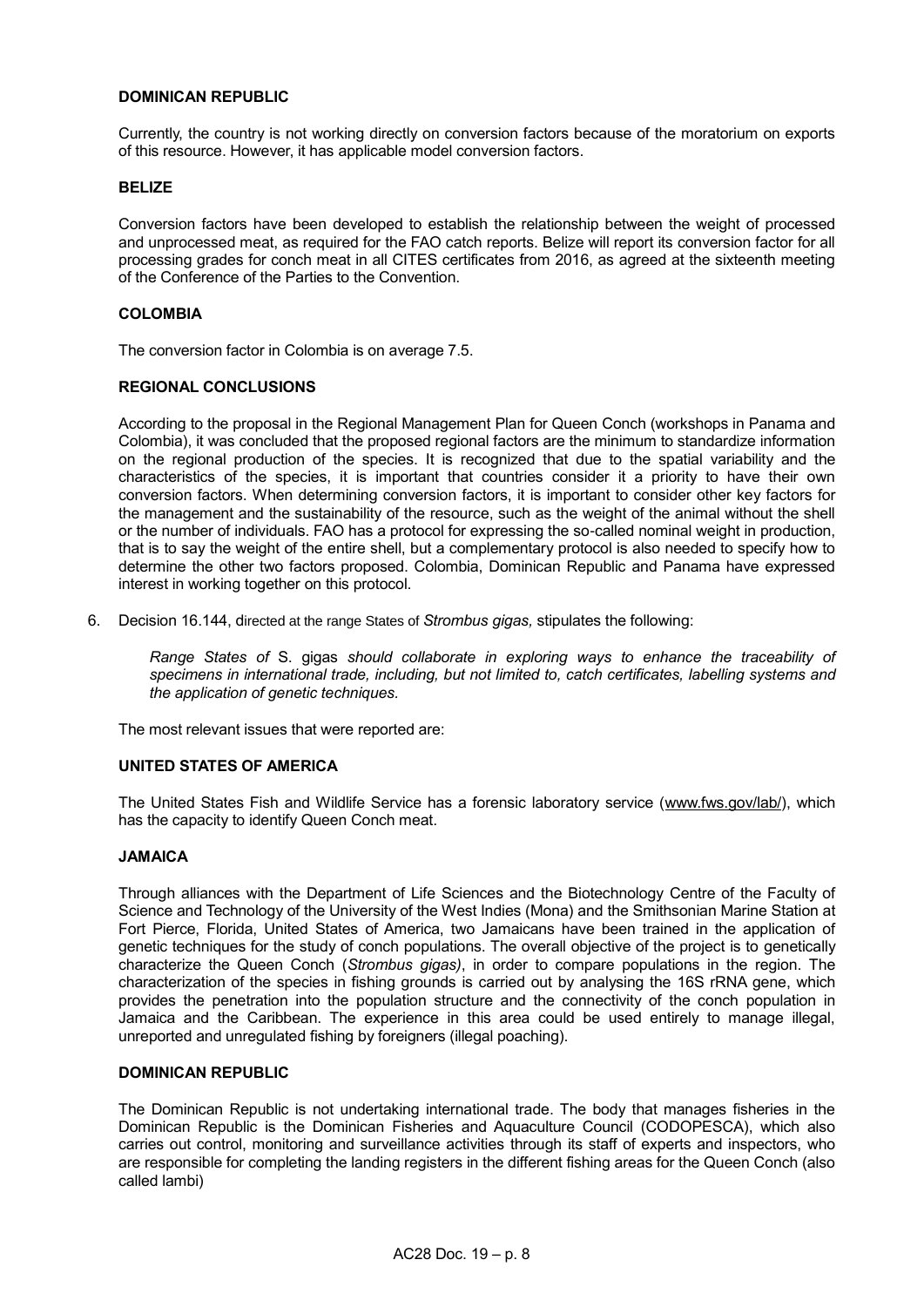### **BELIZE**

Progress has been made in the traceability of conch meat in international trade though the establishment of catch quotas for fishing cooperatives. The cooperatives are required to report details of catches and landings per fisherman to the Belize Fisheries Department for processing and analysis. As a result of this, the Belize Fisheries Department has collected sufficient information to enable it to link the catch area and the fisherman that usually use these fishing grounds. It is possible that there is a future in including a stamp indicating the date and area in which the conch was caught on the packaging of the meat.

#### **COLOMBIA**

Through the National Fisheries and Agriculture Authority (AUNAP), Colombia has an information system or single window facility for foreign trade, in which all export permits for fishery resources in the country are recorded, together with a collaborative approach with the National Tax and Customs Department (DIAN). In the Seaflower Biosphere Reserve, the Departmental Government of San Andrés, Providencia and Santa Catalina, through the Secretary of Agriculture and Fishery, monitors fish landings in maritime ports (artisanal and industrial) and works with customs authorities (DIAN) and airlines for the registration of air transport. In addition, genetic studies of the species have been performed, which can aid product recognition and identification.

## **REGIONAL CONCLUSIONS**

According to the proposal in the Regional Management Plan for Queen Conch (workshops in Panama and Colombia), it was concluded that for traceability in the value chain of the Queen Conch in the region:

- All of the constituents of the value chain should be known to enable tracking of the entire product process.
- Among the mechanisms to be implemented, ecological certification stamps should be highlighted, as they guarantee the sustainability of productions and consumption and would also be an incentive for fisherman to generate catch data.
- Pilot projects with local communities should be implemented (restaurants).
- 7. Decision 16.145, directed at the range States of *Strombus gigas,* stipulates the following:

*Range States of* S. gigas *should collaborate in developing and implementing joint research programmes at subregional level to support the making of non-detriment findings and public education programmes.*

The most relevant issues that were reported are:

## **UNITED STATES OF AMERICA**

In the United States of America, NOAA Fisheries carries out population surveys and research to improve the science and management of the Queen Conch. See:

## [http://sero.nmfs.noaa.gov/sustainable\\_fisheries/caribbean/fish\\_indep\\_wkshp/surveys/qc\\_survey/index.](http://sero.nmfs.noaa.gov/sustainable_fisheries/caribbean/fish_indep_wkshp/surveys/qc_survey/index.html) [html](http://sero.nmfs.noaa.gov/sustainable_fisheries/caribbean/fish_indep_wkshp/surveys/qc_survey/index.html)

## [http://www.galvestonlab.sefsc.noaa.gov/research/fishery\\_ecology/currentresearch/QueenConch/index.](http://www.galvestonlab.sefsc.noaa.gov/research/fishery_ecology/currentresearch/QueenConch/index.html) [html](http://www.galvestonlab.sefsc.noaa.gov/research/fishery_ecology/currentresearch/QueenConch/index.html)

NOAA Fisheries provides information to the public regarding the biology and management of the Queen Conch:

<http://www.nmfs.noaa.gov/pr/species/invertebrates/queenconch.htm>

#### **DOMINICAN REPUBLIC**

The Dominican Republic works jointly with the countries of the Central American Integration System/the Central America Fisheries and Aquaculture Organization, the Caribbean Forum/ Caribbean Regional